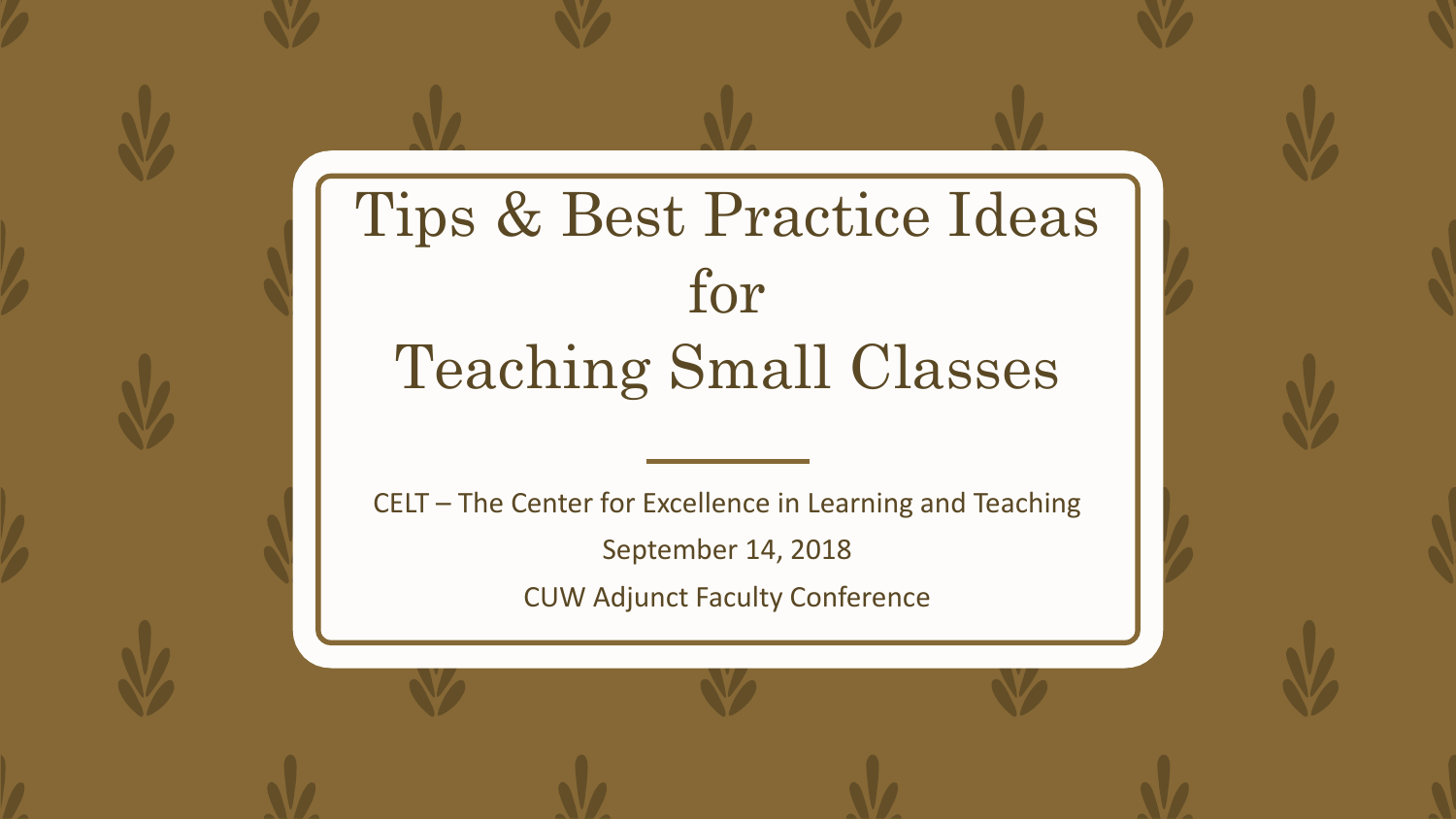*"The smaller the class, the more individual students determine its success or failure."*  – Anonymous faculty member on chronical.com chatroom

*~ Do you agree or disagree? Why?*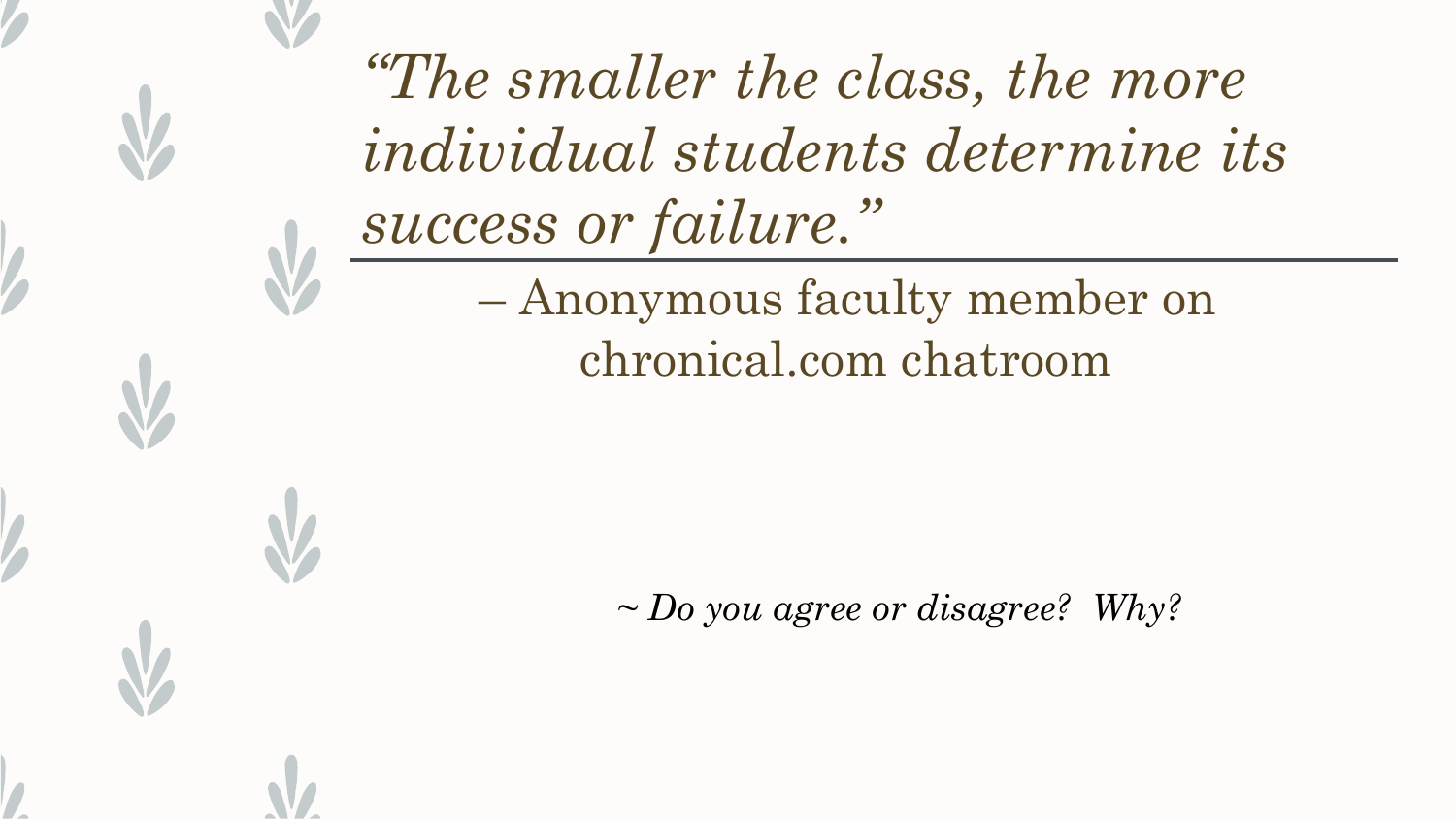#### So… if that is true, how can we as instructors guide students toward success in a small class?

- Build relationships teacher-student and student-student
	- Ice-breaker
	- Use of names (85% of students surveyed feel this is important)
	- Co-creating classroom ground rules
- Foster a sense of student responsibility
	- "Cold-calling" (tell students in advance)
	- Assign various aspects of the content for students to present (chapter of a reading, bring in a related article, etc.)

*Other ideas? What has worked for you? What hasn't worked?*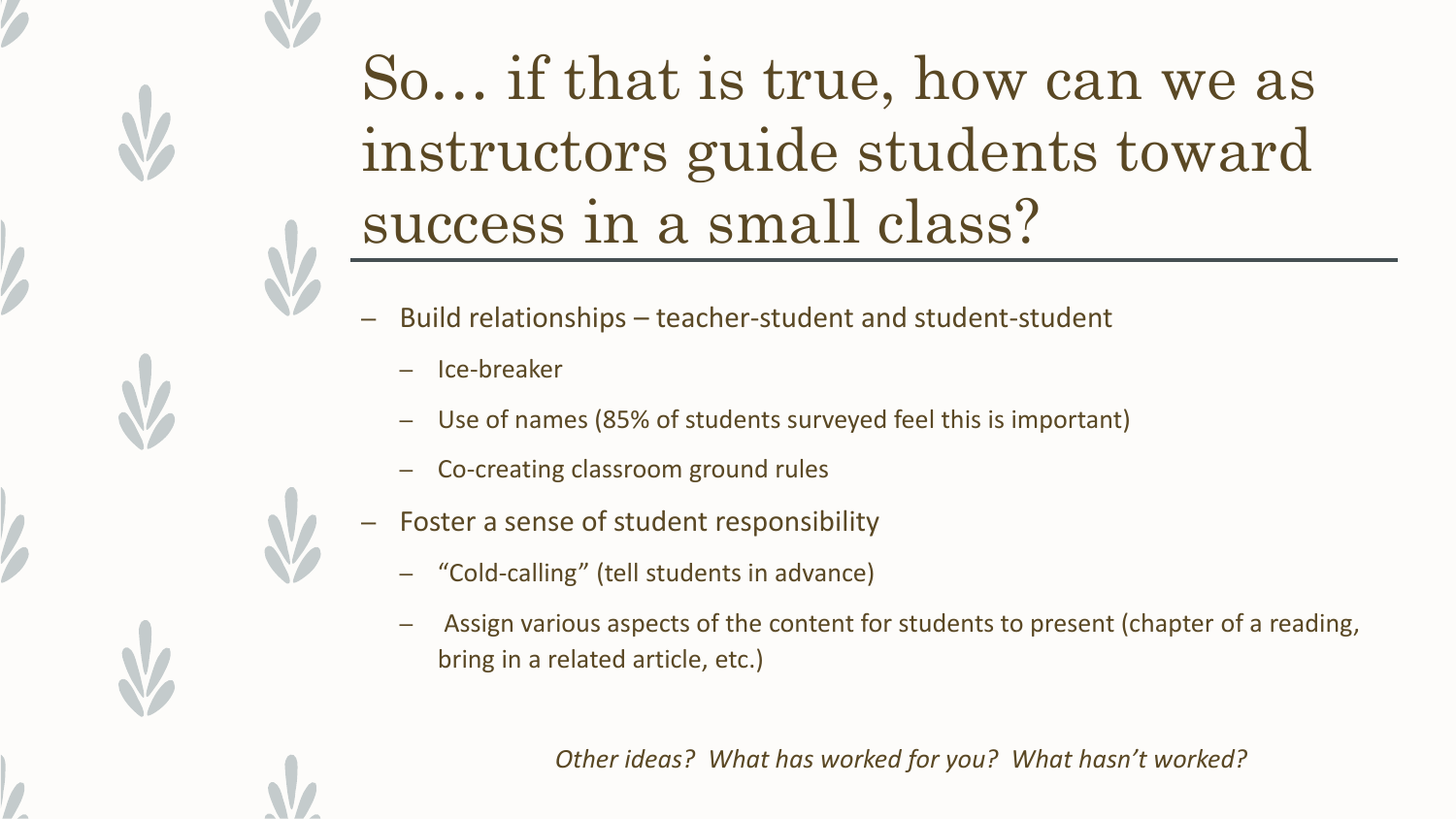### More Ideas…

- A whole-class project
	- Part of class participation? Other strategies or ideas?
- Be conversational deliver your content as a conversation with the small group, not lecture
	- Include problem solving, brainstorming, drawing/sketching, short writing/journaling
- Build in feedback opportunities
	- Instructor Student
	- Student Student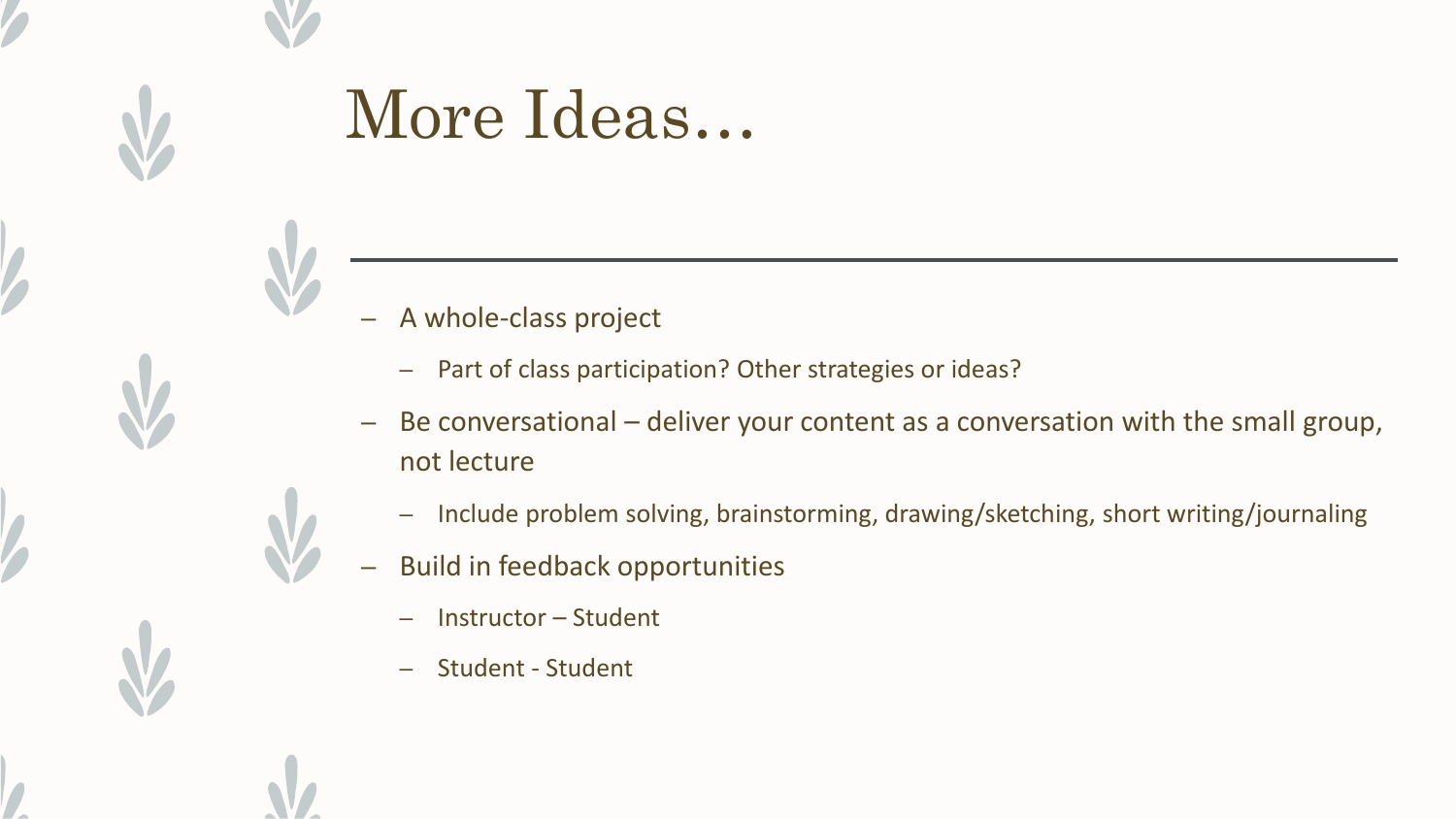## The Physical Classroom Environment

- Sit in a circle or around a table same level
- Consider printing out anything usually projected and look at together takes you as the instructor "off stage"
- Make space & spread out plan time for students to get away from each other; the extra room space is an advantage!
	- Individual "check-in" time with instructor when working on projects
	- "Jigsaw" a reading: assign each student a section to read alone, come back together and report on
	- Set up "stations": different activities around the room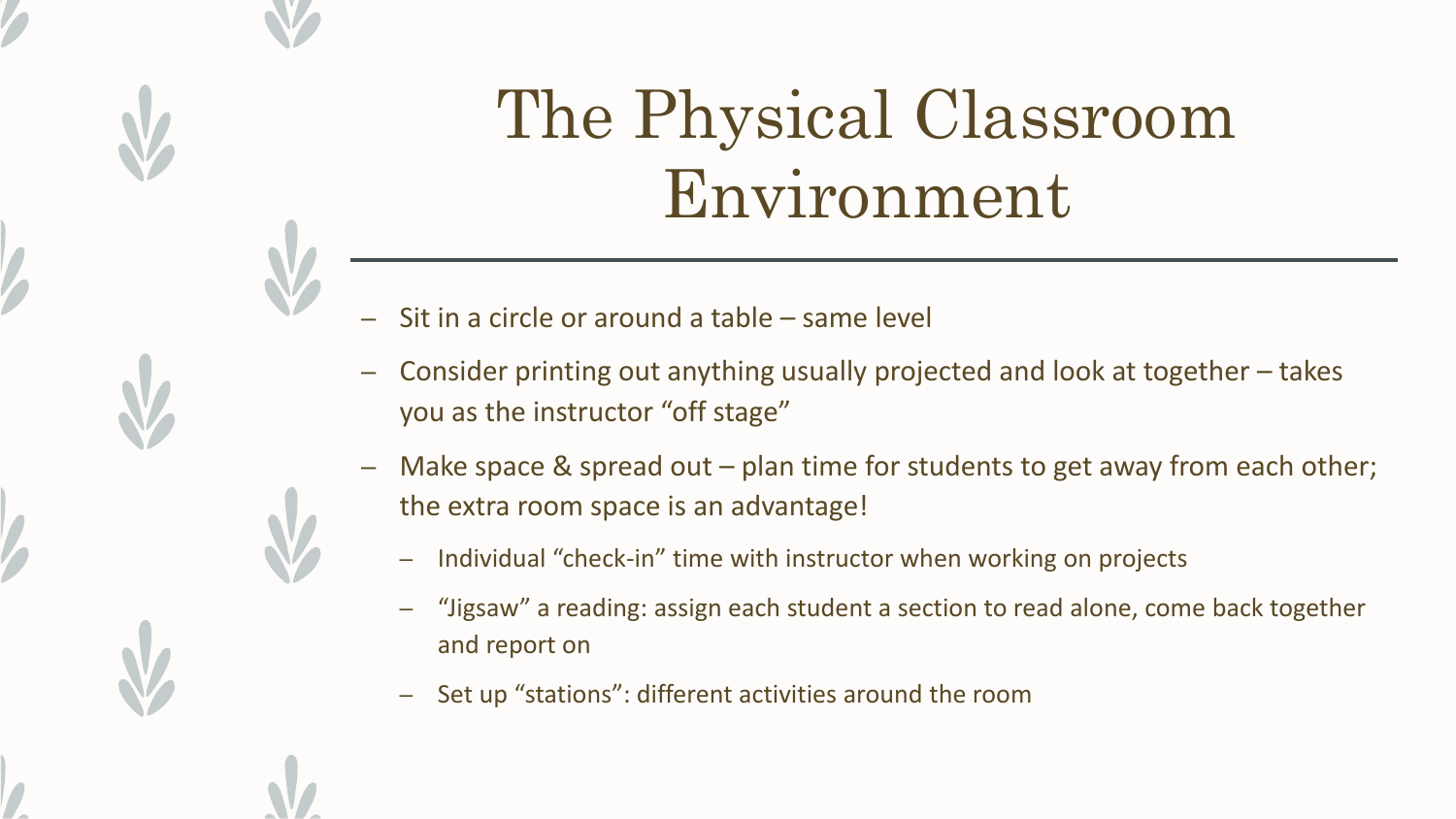# References and Resources

- <http://www.fctl.ucf.edu/TeachingAndLearningResources/LearningEnvironments/smallclass.php>
- <https://www.sheffield.ac.uk/lets/toolkit/teaching/smallgroup>
- <https://www.cardiff.ac.uk/learning-hub/view/small-group-teaching-methods-and-techniques>
- [https://www.iup.edu/teachingexcellence/teaching-resources/classroom-assessment](https://www.iup.edu/teachingexcellence/teaching-resources/classroom-assessment-techniques/improving-learning-in-small-classes/)techniques/improving-learning-in-small-classes/
- [https://www.facultyfocus.com/articles/teaching-professor-blog/importance-learning-students](https://www.facultyfocus.com/articles/teaching-professor-blog/importance-learning-students-names/)names/
- Bell, C., Paterson, J., & Warman, S. (2014). Tips for small group teaching. *In Practice, 36*(6), 307. doi:http://dx.doi.org.cuw.ezproxy.switchinc.org/10.1136/inp.g3379
- Gavriel, J. (2015). Teaching tips for small-group facilitation. *Education For Primary Care: An Official Publication Of The Association Of Course Organisers, National Association Of GP Tutors, World Organisation Of Family Doctors*, *26*(2), 102-104.